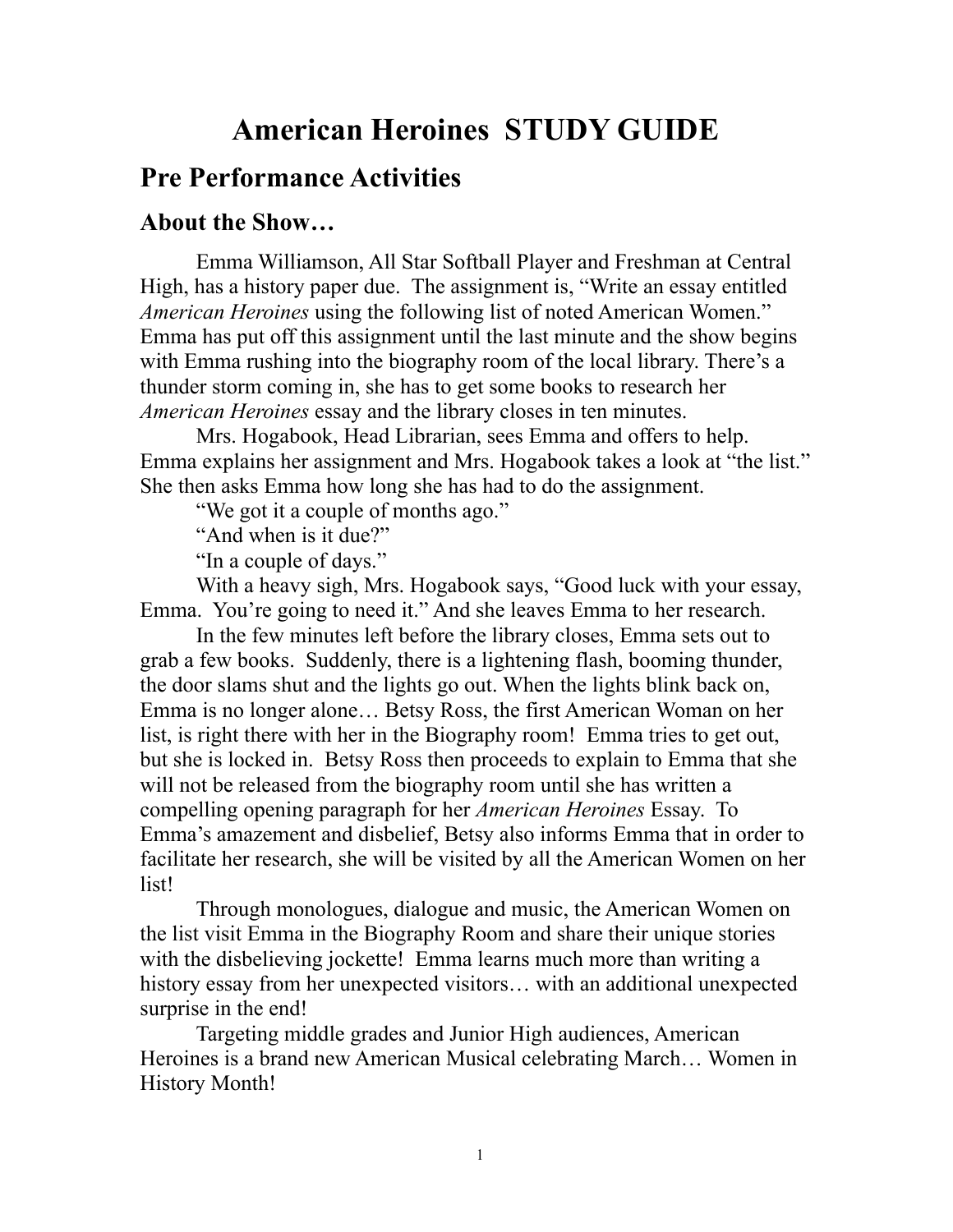# **Brief Bios…**

Read the following brief biographies so the students are familiar with the American Women who appear on Emma's list.

**Betsy Ross** In 1776, General Washington asked Betsy Ross to sew the first American Flag. Her personal contribution to the design: A five point star in a single snip of her scissors!

**Deborah Sampson** disguised herself as a man to fight in the Revolutionary War. She fought as a Revolutionary Soldier for over a year and was only found out because she became deathly ill, and the doctors discovered she wasn't a man. Years later she was awarded land and a pension... the first American Woman to be recognized as a soldier.

**Molly Pitcher** traveled with her husband from camp to camp during the Revolutionary War. During the Battle of Monmouth in 1778, in 100 degree heat, she gave the fallen soldiers across the battlefield water from her pitcher. She also helped fire the cannon after her husband was shot and could no longer fight.

**Sojourner Truth** was born into Slavery in 1797. In 1826 she walked to freedom, carrying her infant daughter, Sophia. She settled in New York City and in 1843, she changed her name to Sojourner Truth, announcing she would travel the land as an itinerant preacher, telling the truth and working against injustice. She never learned to read or write, but she traveled across the country as a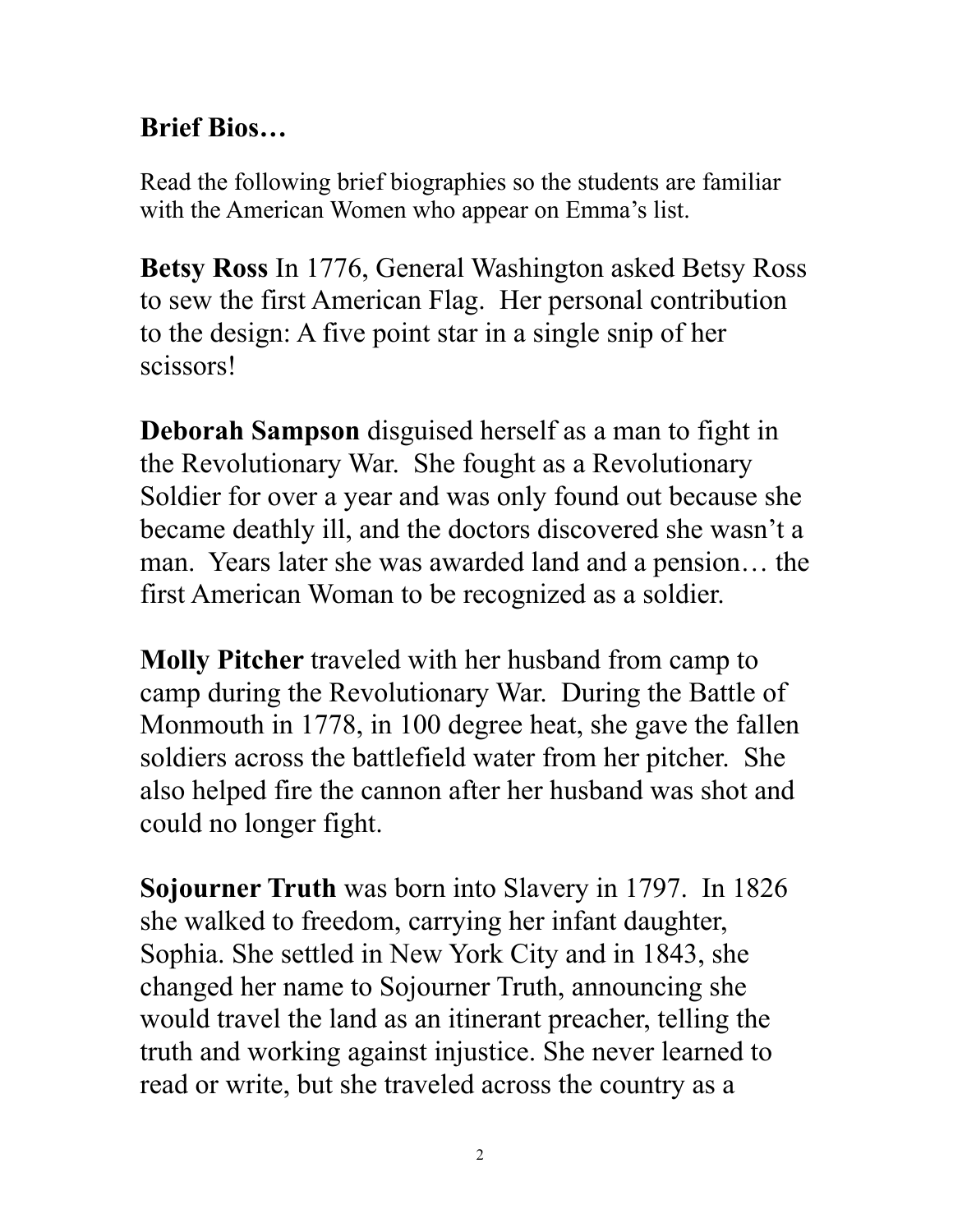powerful figure in several national social movements, speaking forcefully for the abolition of slavery, women's rights and suffrage, the rights of freedmen, temperance, prison reform and the termination of capital punishment. Her famous speech of 1851, "Aint I a Woman?" is a powerful argument for Human Rights.

**Elizabeth Cady Stanton** organized the Seneca Falls Convention where she, in 1848, was the first American Woman to publicly demand the right to vote. She began the Women's rights movement and spent her life fighting for universal suffrage and human rights. Elizabeth Cady Stanton worked closely with Susan B. Anthony, writing speeches for Susan which she delivered across the country.

**Susan B. Anthony** spent her life fighting for the right for women to vote. She is the face of the Women's Suffrage movement with the 19<sup>th</sup> Amendment to the Constitution (where women won the right to vote) was written in her name.

**Harriet Tubman** is a famous conductor on the Underground Railroad. Despite the danger, she returned to the South seventeen times, leading groups of escaping slaves North, to Freedom. She said, "I figured I had the right to two things, liberty or death. If I could not have one, I would have the other."

**Catherine Coffin** lived with her husband, Levi Coffin in Newport Indiana for twenty years. During that time, she and her husband sent over 3,000 escaping slaves safely to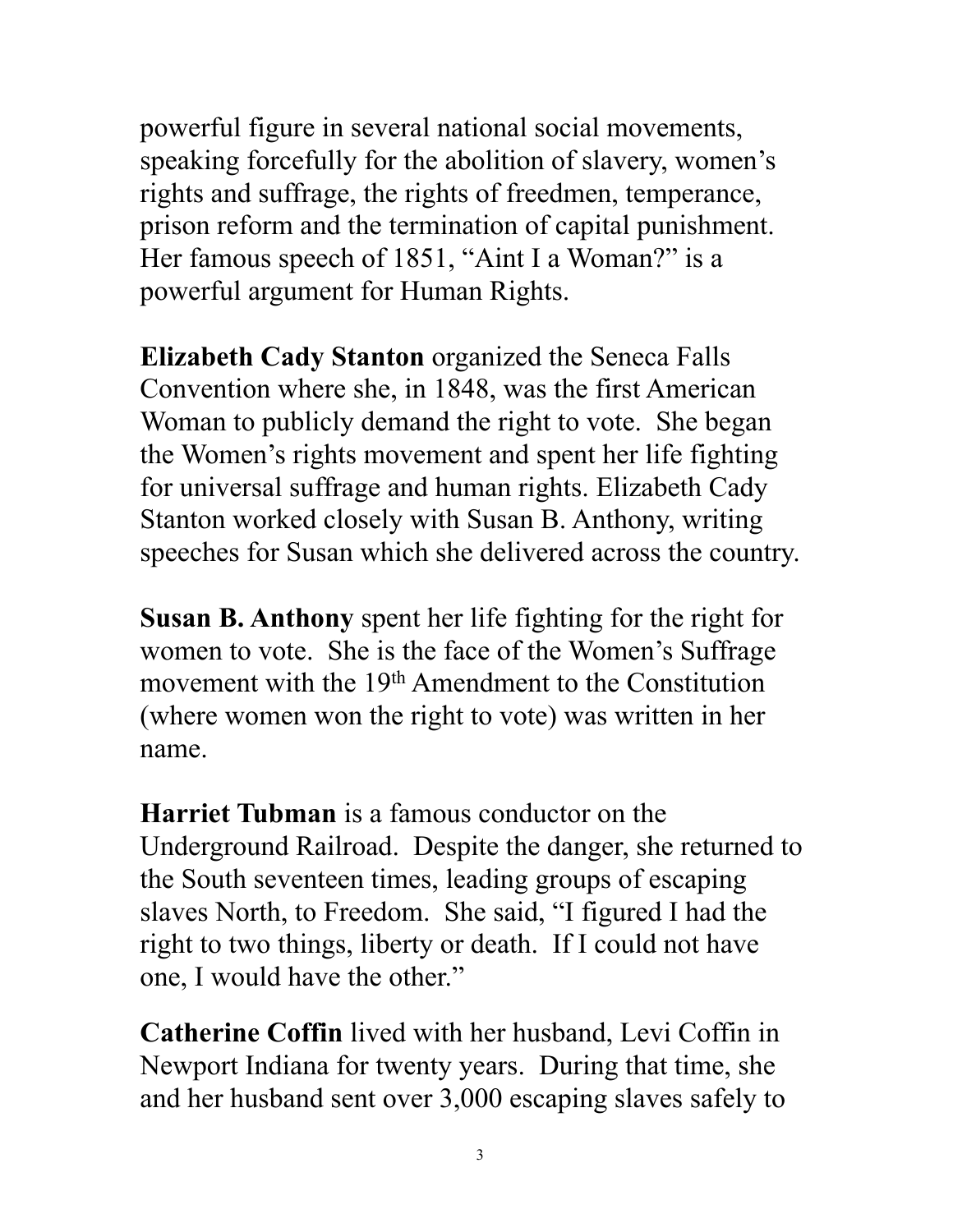freedom. They began taking in escaping slaves in 1827. Levi and Catherine Coffin were known as the President and First Lady of the Underground Railroad. Their house, the Coffin House, was known as the Grand Central Station of the Underground Railroad. It still stands and is a popular historic site in Fountain Springs (formally Newport), Indiana.

**Belva Lockwood** was the first American Woman to go to law school, the first to become a lawyer and the first to practice law in the Federal Courts. In 1884, she was the first American Woman to run for President. On behalf of the Equal Rights Party, Belva campaigned across the country and in the election received 4,129 votes. She always considered her run a victory as all her votes were from men who never considered voting for a woman before her campaign.

**Prudence Crandall** a schoolteacher raised as a Quaker, stirred controversy with her education of African-American girls in Canterbury, Connecticut. Her private school opened in January 1832, was boycotted when she admitted a 20 year old African-American female student in the autumn of 1833 creating what is generally regarded as the first integrated classroom in the United States. Parents of the white children mostly withdrew their daughters, leading Crandall to found a school for "Young ladies and Misses of color." Despite the Black Law, local opposition and even being arrested, Prucence Crandal managed to keep her school open. But finally, one night, a dozen men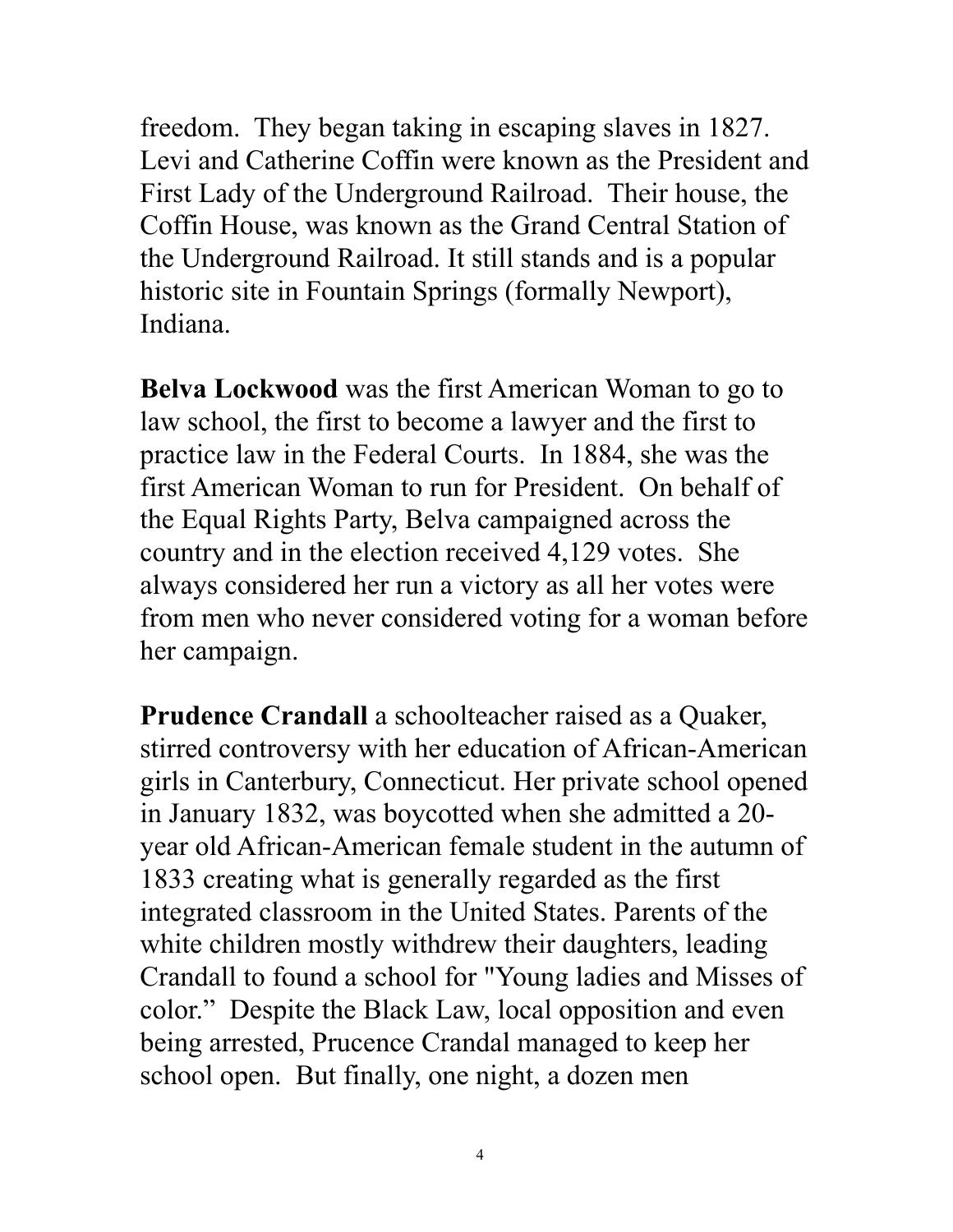surrounded the school and broke all the windows. The climbed into the school and destroyed everything they could, even starting a fire. Afraid for her students safety, Prudence then decided to close her school. She and her husband moved to the midwest and never returned to Canterbury. She is known as Connecticut's Heroine.

## **Post Performance Activities…**

#### **Discussion Questions**

- What was Betsy Ross' contribution in the design of the American Flag? *The five point star in a single snip.*
- What did Deborah Sampson do? *She disguised herself as a man to fight in the Revolutionary War.*
- How long did Deborah Sampson get away with pretending to be a man? *One year.*
- What is Molly Pitcher's real name? *Mary Hays.*
- What was Molly's husband's job? *He was a Gunner. He fired the cannon.*

What was the name of the Battle where Molly stepped in and helped to fire the cannon?

*The Battle of Monmouth.*

- Why is Mary Hays called Molly Pitcher? *In the Battle of Monmouth Molly gave the fallen soldiers water from her pitcher.*
- What is the name of Sojourner Truth's famous speech? *Ain't I'm a Woman?*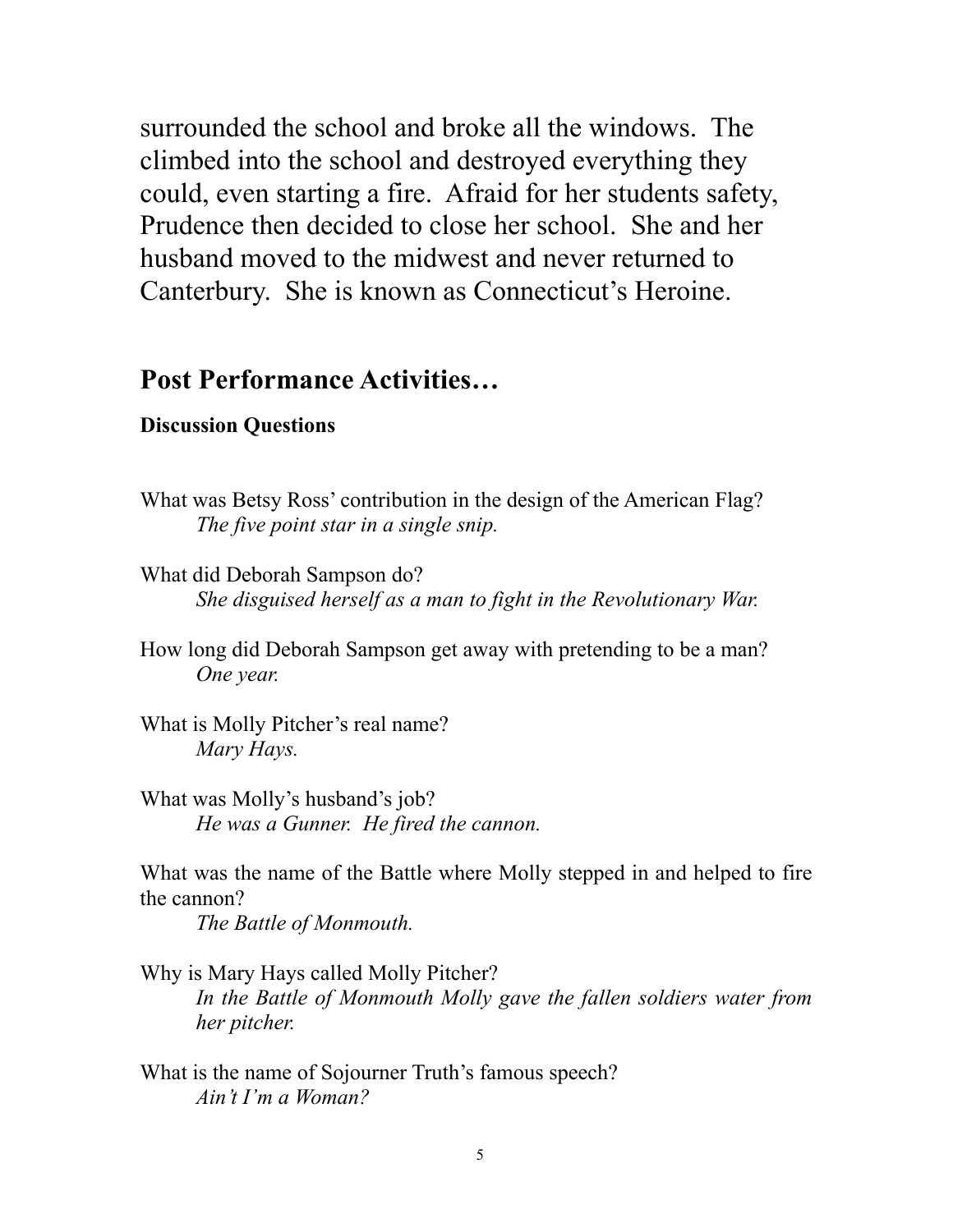Where did Elizabeth Cady Stanton publicly demand the right to vote? *The Seneca Falls Convention.*

Who did Elizabeth Cady Stanton work with for over fifty years in the fight for the right to vote?

*Susan B. Anthony*

Did either Elizabeth Cady Stanton or Susan B. Anthony see women's suffrage come to fruition?

*No. They both died before the 19th Amendment was passed in 1920.*

Who was Catherine Coffin?

*Catherine Coffin lived with her husband Levi in Newport Indiana for twenty years. During that time they sheltered and sent freedom over 3,000 escaping slaves.*

What did Harriet Tubman do?

*She was a conductor on the Underground Railroad.*

What was Belva Lockwood the first to do?

*She was the first to go to law school, become a lawyer, practice law in the Federal Courts and the first to run for president.*

What was the group of men called that campaigned in costume for Belva? *The Mother Hubbards.*

After Prudence Crandall admitted Sarah Harris to her school what did the white students do?

*They boycotted Miss Crandall's School.*

When Prudence Crandall realized the white students would not attend if she enrolled students of color, what did she do?

*She opened a school exclusively for young ladies of color.*

What was the name of the law that prohibited black students from attending a CT school if they did not reside in that state? *The Black Law.*

What is Prudence Crandall now known as?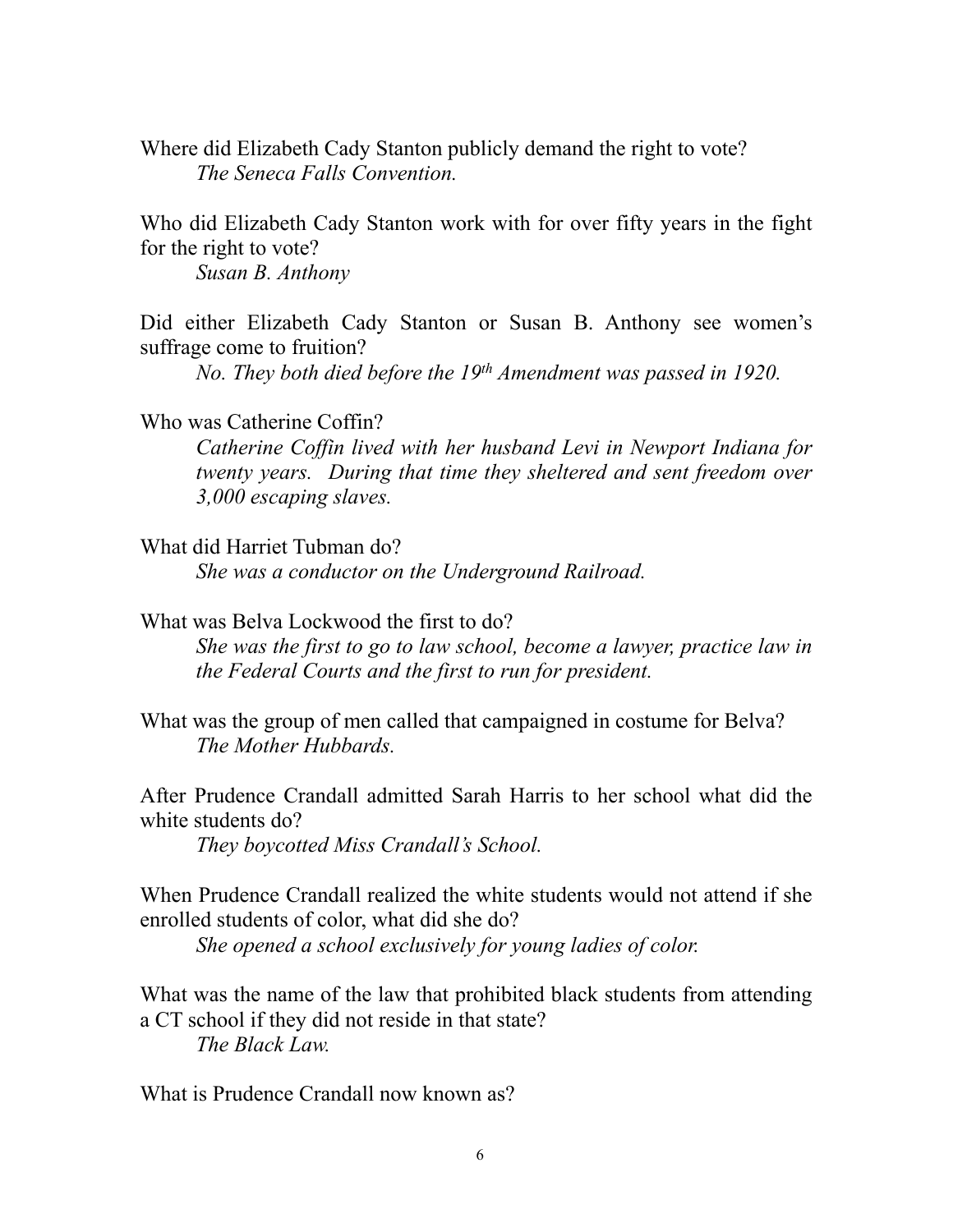*Connecticut's Heroine.*

When Belva Lockwood ran for President, what party did she represent? *The Equal Rights Party.*

How many votes did Belva Lockwood receive in that election of 1884? *4,149 legal votes.*

What happened in 1920? *The Nineteenth Amendment was approved and women won the legal right to vote.*

### **Ask the students…**

What is your favorite historical American woman from the show? Why?

 Name some contemporary American women that were the first to do something.

Write an essay about *American Heroines.*

## **ACTIVITIES**

- 1. Go to the Betsy Ross Home Page and learn how to make a Five Point Star in a single snip!
- 2. Write the names of Famous American people on small strips of paper and put them in a hat. Do a separate one for the boys and girls. Ask the students to each pick a name. The name they pick is the character they will portray. They should do some research and write a monologue no longer than a minute. The trick is to simply put their research into the first person… and their character of American History will come to life! The students can use costumes, props and of course, hats! Then you can put on your own living history presentation.

After the show is completed, take the information that the students used in their monologues and have a history Quiz!